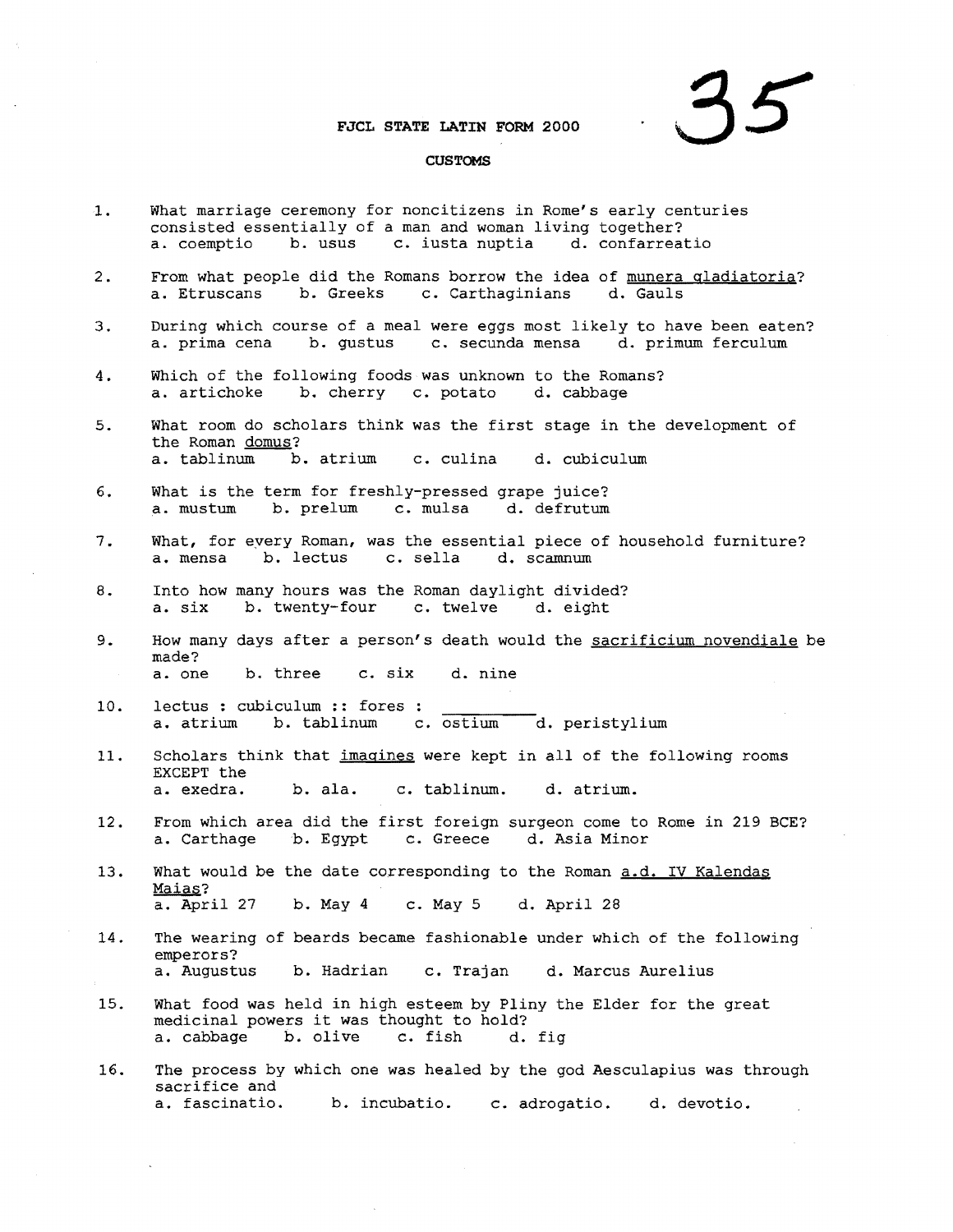2000 State - Customs -  $2$ 17. Which of the following DOES NOT belong? a. cavea b. venationes c. 'orchestra d. cunei 18. The authority of the pater familias over his property is known as a. patria potestas b. ius patrium c. dominica potestas d. manum 19. vinum: amphora :: volumen a. armarium b. fascis c. umbilicus d. cornu 20. The footwear worn indoors by both men and women:<br>a. caligae b. soleae c. mullei d. calce c. mullei d. calcei 21. Limen, postes, and valvae were all parts of a. tecta. b. ianuae. c. oeci. d. sellae. 22. With what deity are the names Mamercus and Marcus associated?<br>a. Mercury b. Minerva c. Mars d. Maia a. Mercury b. Minerva 23. A camillus was a boy in a religious ceremony whose a. parents were living. b. father was the pontifex maximus.<br>c. head was shaved. d. job it was to carry the offering d. job it was to carry the offering. 24. Which place at <sup>a</sup> Roman dinner table would have been reserved for the guest of honor?<br>a. locus summus in lecto medio b. locus summus in lecto summo<br>d. locus imus in lecto medio c. locus medius in lecto medio 25. What time of year did the Romans consider the most favorable for marriages? a. the second half of March c. all of May b. the second half of June d. the second half of February 26. Which of the following priestly colleges looked after the calendar and festival dates?<br>a. flamines 1 b. pontifices c. Salii Collini d. Vestales 27. Tunica exterior is another name for what article of clothing? a. palla b. toga c. stola d. synthesis 28. What objects in the Circus Maximus symbolized the mythological horse tamers Castor and Pollux?<br>a. metae b. delphini c. ova d. oppida 29. The divinities Rusina, Segetia, Tutelina, and Volutina are all associated with what profession?<br>a. agricola b. tincto c. c. fullo d. nauta 30. A famous sepulchral epitaph lanam fecit extols what matronly virtue? a. obedience b. spinning c. child-rearing d. cooking 31. Romans were prohibited by law from being the priests of which of the following deities?<br>a. Bacchus b. I b. Isis c. Cybele d. Ceres 32. What household gods were frequently depicted as (sometimes-bearded) serpents?

a. junones b. lares c. penates d. genii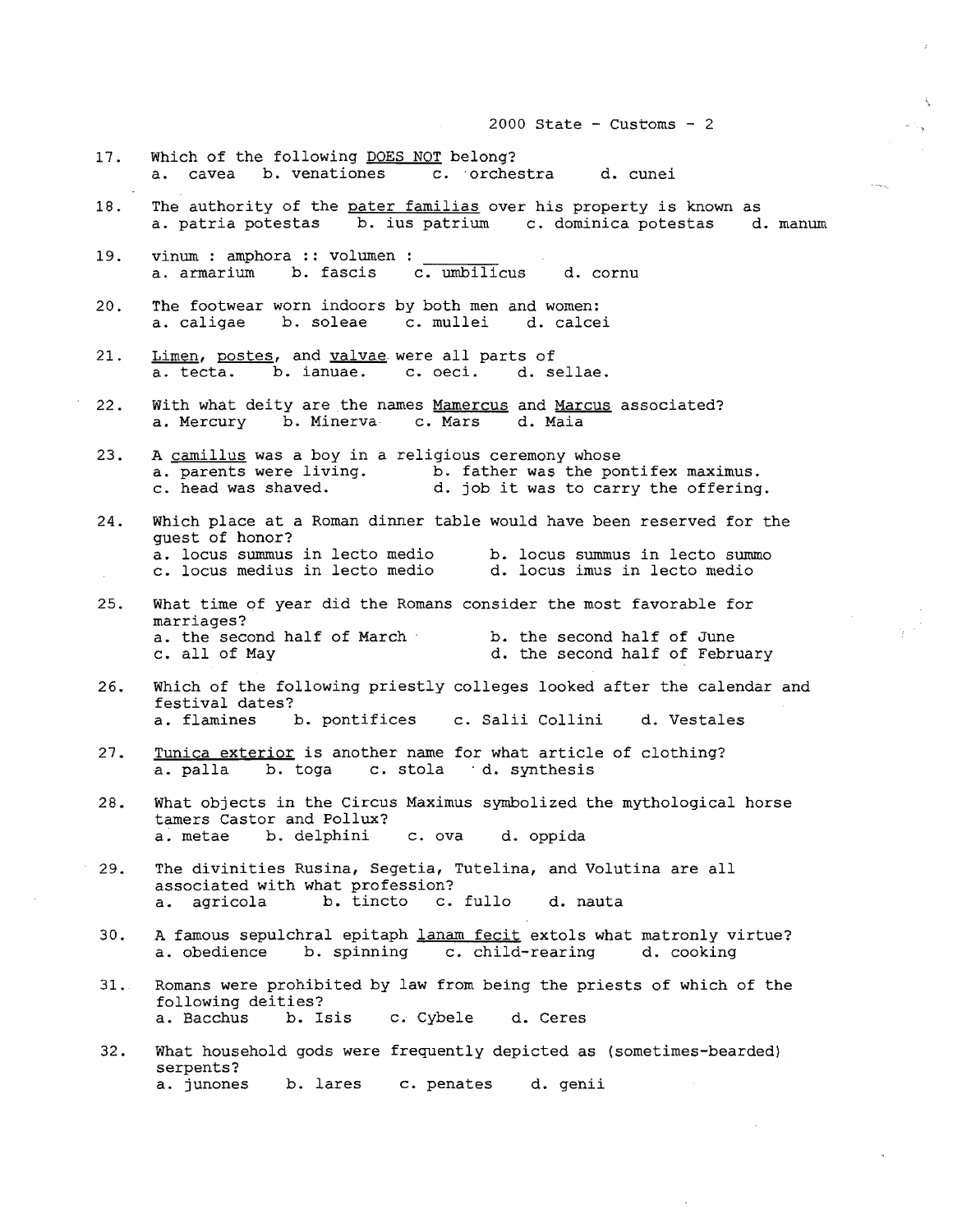$2000$  State - Customs - 3

33. Which of the following does NOT belong? a. subligaculum b. strophium c.ventralium d. cenatorium 34. What animal does Cato the Elder suggest a farmer sacrifice before thinning a grove of trees? a. bull b. pig c. goat d. sheep 35. The transformation of the Roman army's makeup from one of property owners to that of career soldiers was effected by<br>a. Gaius Julius Caesar. b. Lucius Cornelius a. Gaius Julius Caesar. b. Lucius Cornelius Sulla.<br>c. Gaius Marius. d. Gnaeus Pompeius. d. Gnaeus Pompeius. 36. Which of the following does NOT belong? a. grammaticus b. librarius c. litterator d. calculator 37. Which of the following is the correct order of road construction, from TOP to BOTTOM? a. statumen, dorsum, rudus, nucleus b. rudus, statumen, dorsum, nucleus c. dorsum, nucleus, rudus, statumen d. statumen, rudus, nucleus, dorsum 38. Which of the following throws of tali would have been the iactus Venereus? a. six, six, six, six<br>c. three, three, four, four d. one, three, four, six c. three, three, four, four 39. Which of the following rooms of a bath would most likely have been the farthest away from the fornax? a. apodyterium b. laconicum c. caldarium d. tepidarium 40. Which of the following would most likely have worn a nodus Herculeus? a. nauta b. pronuba c. nupta d. nubes 4l. Which of the following does NOT belong: a. essedum b. basterna c. covinus d. petoritum  $2000$  State - Customs -  $4$ 42. Which of the following would use dropax, psilothrum, and volsella in their work?<br>a. tonsor b. ornatrix c. topiarius d. piscatrix 43. What is the term for the grave in which the occupant was also cremated before burial there? a. bustum b. ustrina c. rogus d. sepulchrum 44. Which of the following household slaves performed in early Roman times the services of a butler? a. atriensis b. procurator c. ostiarius d. dispensator 45. What group took the place of the plebs as clientes? a. vernae b. libertini c. hospites d. advenae 46. Scorpus, Pompeius Muclosus, and Diocles were all famous practitioners of what profession in ancient Rome?<br>a. gladiator b. leno c. his c. histrio d. agitator